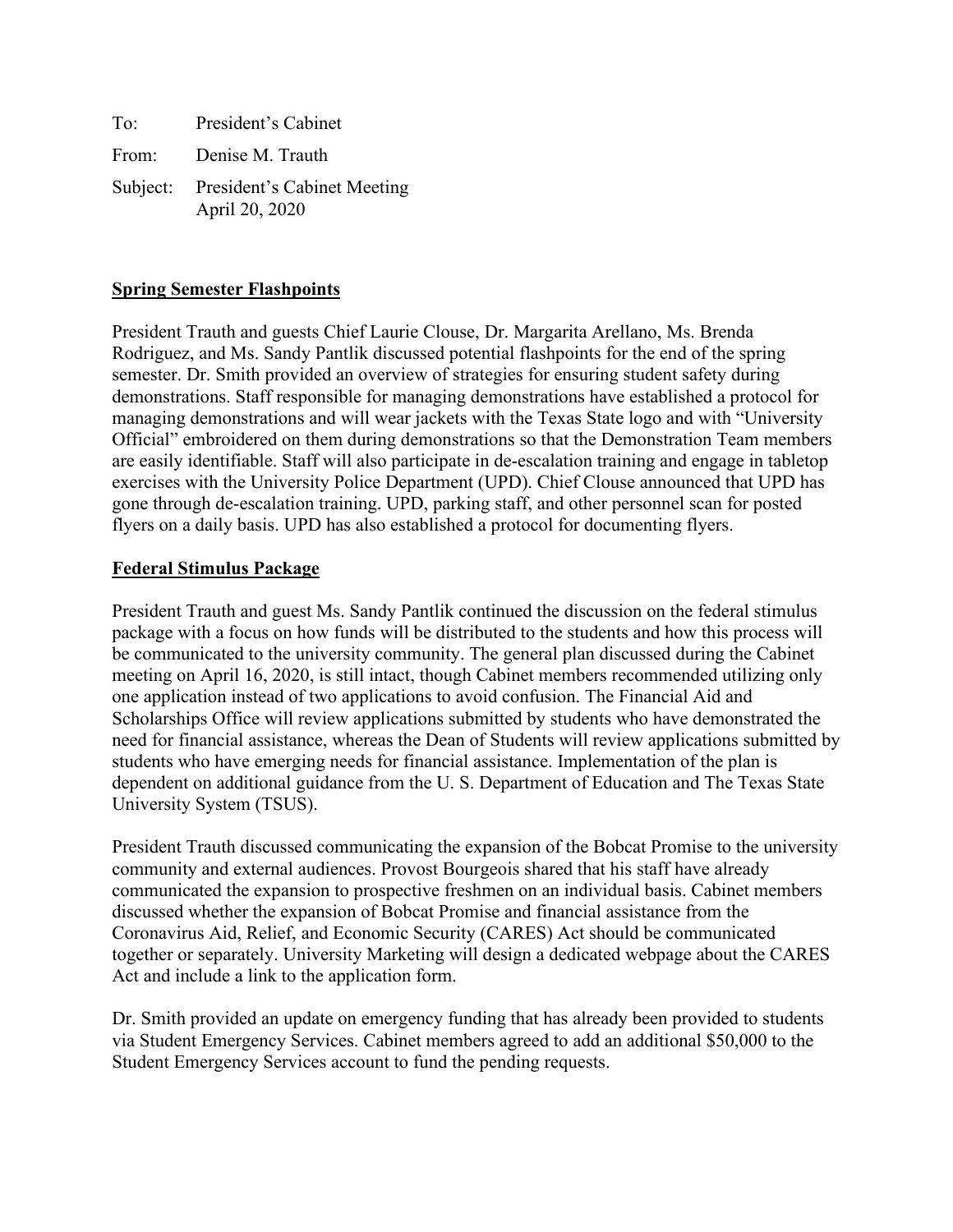Dr. Silva shared that the Advisory and Resource Network is collecting benchmark data on how other institutions are supporting Deferred Action for Childhood Arrivals students.

## **Budget Cycle (#160)**

Mr. Algoe and guest Ms. Cristine Black reviewed scenarios for budget planning purposes. President's Cabinet requested to build fiscal year 2021 budgets based on a 10 percent decline in enrollment and a 10 percent decline in state appropriations.

### **Coordinating Board Meeting (#5)**

Dr. Lloyd discussed the upcoming Coordinating Board meeting, highlighting two times Texas State is identified in the agenda: Texas State's Master of Science in software engineering has been identified as a low-producing program; and the University of Texas Rio Grande Valley is seeking approval to offer a Doctor of Physical Therapy and listed Texas State under existing programs. Provost Bourgeois will discuss with Dr. Hongchi Shi, Chair of Computer Science, whether to continue or discontinue the low-producing program

### **Albert B. Alkek Library**

Mr. Pierce proposed library hours between spring and summer I session. For May 15-25, 2020, and Mary 26-29, 2020, the Albert B. Alkek Library will be open from 8 a.m. to 5 p.m.

# **Impact of COVID-19 Crisis**

President Trauth discussed convening a post-pandemic task force to engage in discussions about how the pandemic may impact the next 12 months and the long-lasting changes to higher education that may result. Because many challenges need to be addressed, Cabinet members agreed to convening several small work groups; one work group will address pedagogical strategies, whereas another will focus on health, wellness, and safety. These work groups will be given very specific charges, such as to establish deadlines for making decisions about the instructional mode delivery for summer II and fall semester sessions and about whether to host summer camps and August commencement ceremonies. Dr. Lloyd will work with President Trauth to identify work groups and their respective composition and priorities.

#### **President's Update (#556)**

President Trauth shared that she received clarification from The TSUS Chancellor Brian McCall about Governor Abbott's executive orders on schools remaining closed through the end of the school year. According to Chancellor McCall, the order is meant for campuses to be closed for the remainder of the spring semester, not through to the end of summer.

President Trauth announced that The TSUS Office is drafting a second edition about its history. On behalf of Texas State University, Dr. Ron Brown will provide The TSUS Office information on the following topics: Texas State being classified as an Emerging Research University; the